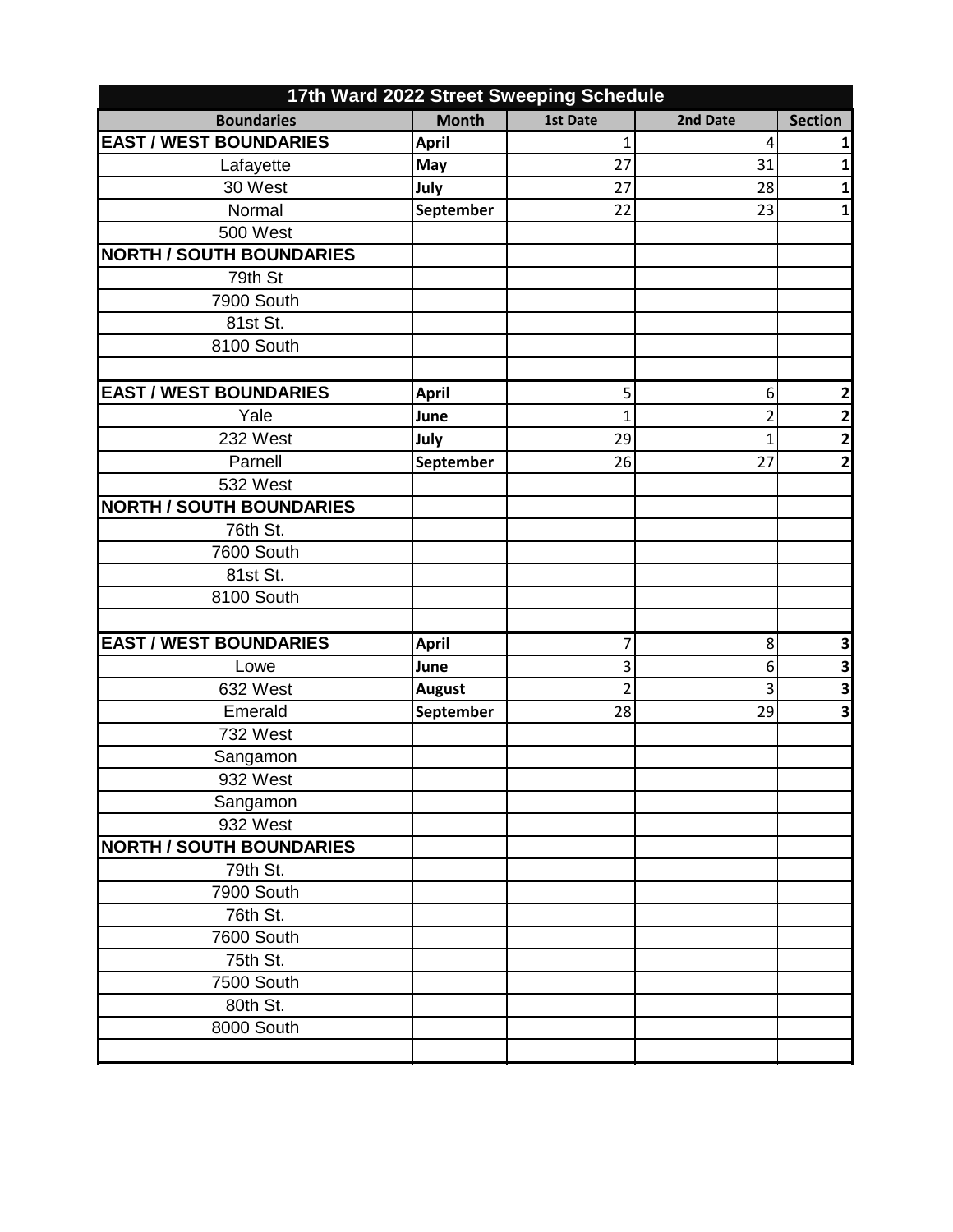| 17th Ward 2022 Street Sweeping Schedule |                |          |          |                |
|-----------------------------------------|----------------|----------|----------|----------------|
| <b>Boundaries</b>                       | <b>Month</b>   | 1st Date | 2nd Date | <b>Section</b> |
| <b>EAST / WEST BOUNDARIES</b>           | <b>April</b>   | 11       | 12       | 4              |
| Sangamon                                | June           | 7        | 8        | 4              |
| 932 West                                | <b>August</b>  | 4        | 5        | 4              |
| May                                     | September      | 30       | 3        | 4              |
| 1132 West                               |                |          |          |                |
| <b>NORTH / SOUTH BOUNDARIES</b>         |                |          |          |                |
| 75th St.                                |                |          |          |                |
| 7500 South                              |                |          |          |                |
| 80th St.                                |                |          |          |                |
| 8000 South                              |                |          |          |                |
|                                         |                |          |          |                |
| <b>EAST / WEST BOUNDARIES</b>           | <b>April</b>   | 13       | 14       | 5              |
| May                                     | June           | 9        | 10       | 5              |
| <b>1132 West</b>                        | <b>August</b>  | 8        | 9        | 5              |
| Laflin                                  | <b>October</b> | 4        | 5        | 5              |
| <b>1500 West</b>                        |                |          |          |                |
| Laflin                                  |                |          |          |                |
| <b>1500 West</b>                        |                |          |          |                |
| <b>NORTH / SOUTH BOUNDARIES</b>         |                |          |          |                |
| 75th St.                                |                |          |          |                |
| 7500 South                              |                |          |          |                |
| 76th St.                                |                |          |          |                |
| 7600 South                              |                |          |          |                |
| 79th St.                                |                |          |          |                |
| 7900 South                              |                |          |          |                |
|                                         |                |          |          |                |
| <b>EAST / WEST BOUNDARIES</b>           | <b>April</b>   | 15       | 18       | 6              |
| Laflin                                  | June           | 13       | 14       | 6              |
| 1500 West                               | <b>August</b>  | 10       | 11       | 6              |
| Ashland                                 | October        | 6        | 7        | $\bf 6$        |
| <b>1600 West</b>                        |                |          |          |                |
| Wood                                    |                |          |          |                |
| <b>1800 West</b>                        |                |          |          |                |
| <b>NORTH / SOUTH BOUNDARIES</b>         |                |          |          |                |
| 76th St.                                |                |          |          |                |
| 7600 South                              |                |          |          |                |
| 75th Pl.                                |                |          |          |                |
| 7532 South                              |                |          |          |                |
| 79th St.                                |                |          |          |                |
| 7900 South                              |                |          |          |                |
|                                         |                |          |          |                |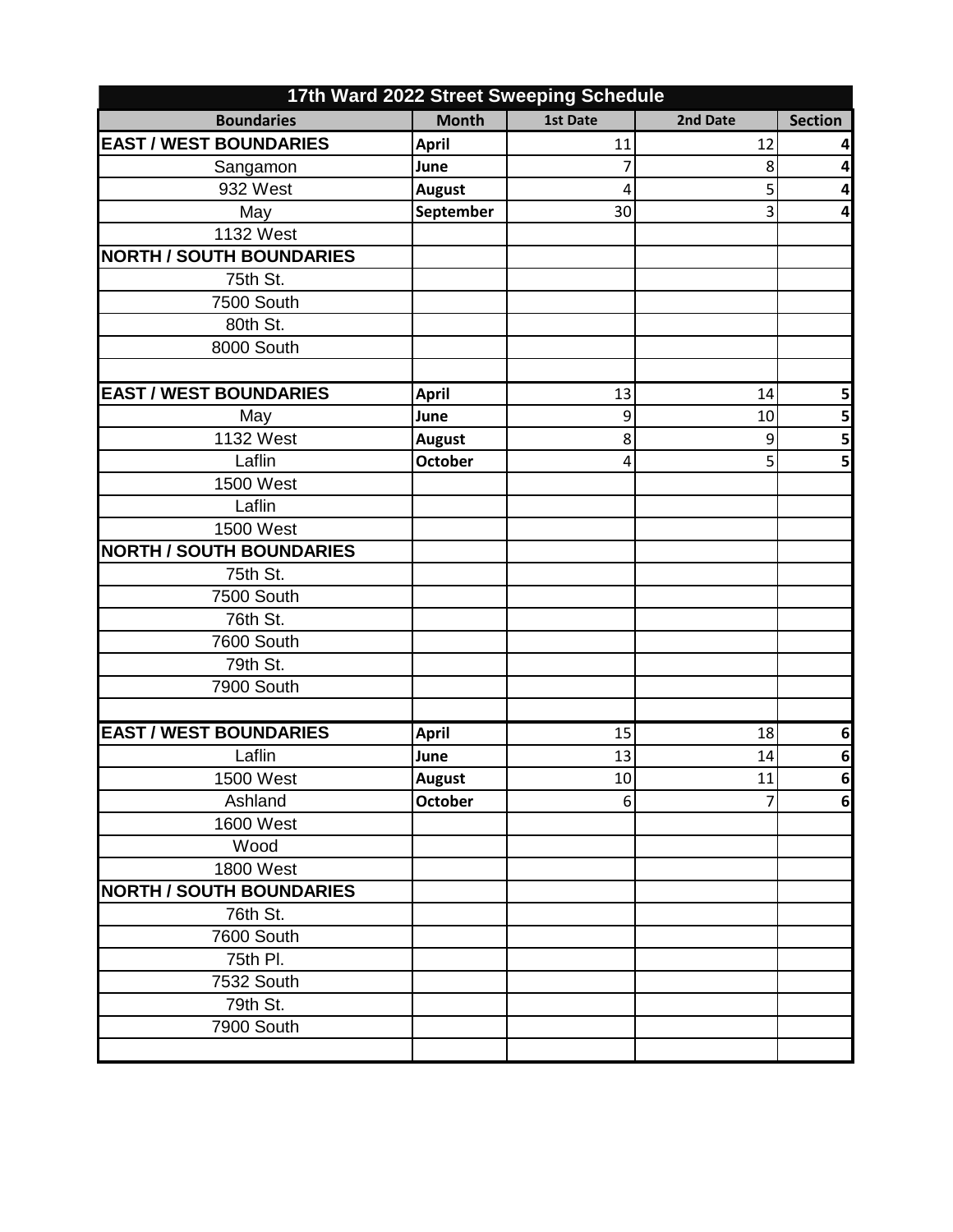|                                 |                | 17th Ward 2022 Street Sweeping Schedule |          |                         |
|---------------------------------|----------------|-----------------------------------------|----------|-------------------------|
| <b>Boundaries</b>               | <b>Month</b>   | 1st Date                                | 2nd Date | <b>Section</b>          |
| <b>EAST / WEST BOUNDARIES</b>   | <b>April</b>   | 19                                      | 20       | 7                       |
| Wood                            | June           | 15                                      | 16       | $\overline{\mathbf{z}}$ |
| <b>1800 West</b>                | <b>August</b>  | 12                                      | 15       | $\overline{\mathbf{z}}$ |
| Damen                           | <b>October</b> | 11                                      | 12       | $\overline{\mathbf{z}}$ |
| 2000 West                       |                |                                         |          |                         |
| <b>NORTH / SOUTH BOUNDARIES</b> |                |                                         |          |                         |
| 75th St.                        |                |                                         |          |                         |
| 7500 South                      |                |                                         |          |                         |
| 79th St.                        |                |                                         |          |                         |
| 7900 South                      |                |                                         |          |                         |
|                                 |                |                                         |          |                         |
| <b>EAST / WEST BOUNDARIES</b>   | <b>April</b>   | 21                                      | 22       | 8                       |
| Paulina                         | June           | 17                                      | 21       | 8                       |
| 1700 West                       | <b>August</b>  | 16                                      | 17       | 8                       |
| Hermitage                       | <b>October</b> | 13                                      | 14       | 8                       |
| 1732 West                       |                |                                         |          |                         |
| Hermitage                       |                |                                         |          |                         |
| 1732                            |                |                                         |          |                         |
| Damen                           |                |                                         |          |                         |
| 2000 West                       |                |                                         |          |                         |
| <b>NORTH / SOUTH BOUNDARIES</b> |                |                                         |          |                         |
| 79th St.                        |                |                                         |          |                         |
| 7900 South                      |                |                                         |          |                         |
| 80th St.                        |                |                                         |          |                         |
| 8000 South                      |                |                                         |          |                         |
| 82nd St.                        |                |                                         |          |                         |
| 8200 South                      |                |                                         |          |                         |
| 82nd St.                        |                |                                         |          |                         |
| 8200 South                      |                |                                         |          |                         |
|                                 |                |                                         |          |                         |
| <b>EAST / WEST BOUNDARIES</b>   | <b>April</b>   | 25                                      | 26       | 9                       |
| Green                           | June           | 22                                      | 23       | 9                       |
| 832 West                        | <b>August</b>  | 18                                      | 19       | 9                       |
| Loomis                          | <b>October</b> | 17                                      | 18       | $\overline{9}$          |
| 1400 West                       |                |                                         |          |                         |
| <b>NORTH / SOUTH BOUNDARIES</b> |                |                                         |          |                         |
| 73rd St.                        |                |                                         |          |                         |
| 7300 South                      |                |                                         |          |                         |
| 75th St.                        |                |                                         |          |                         |
| 7500 South                      |                |                                         |          |                         |
|                                 |                |                                         |          |                         |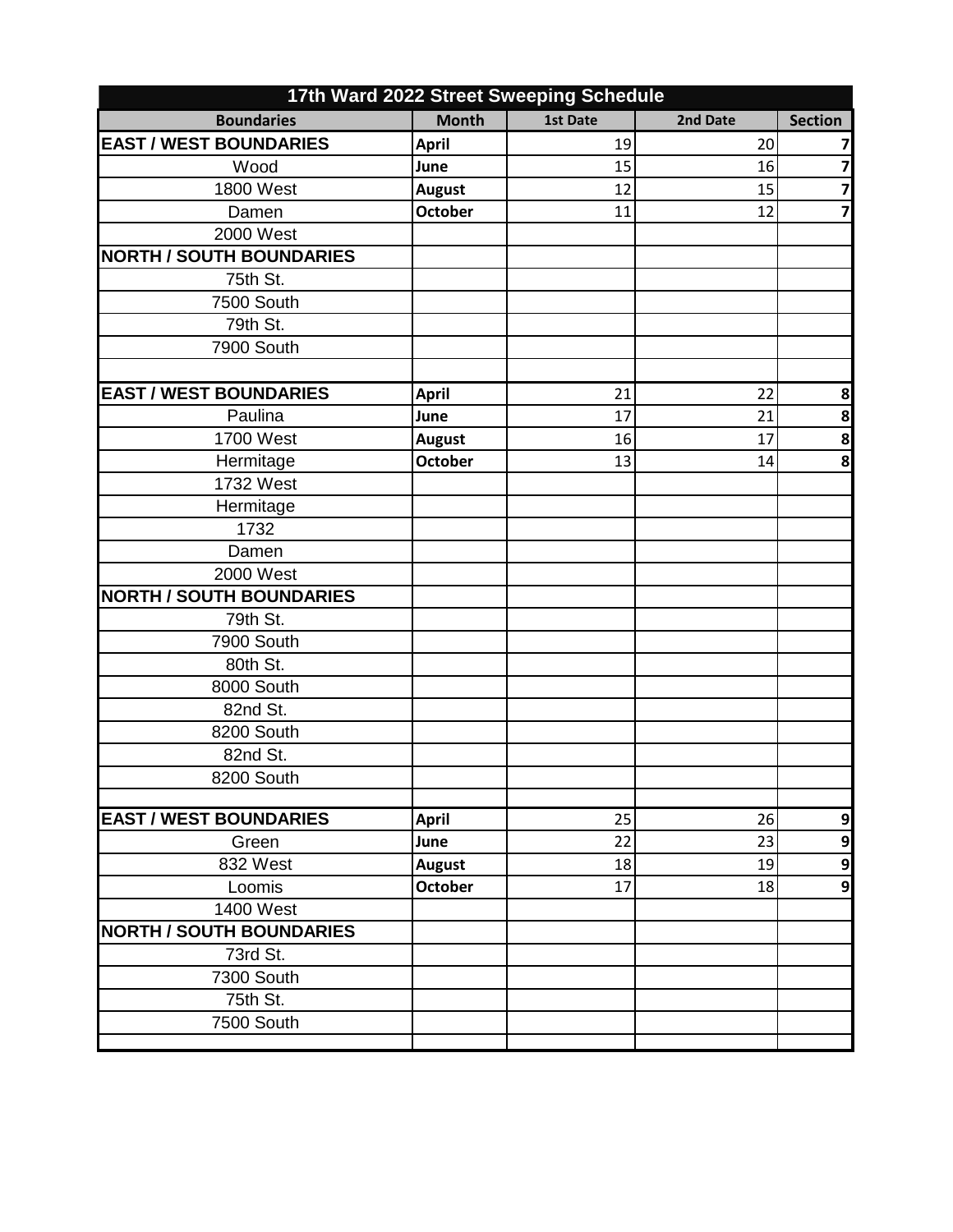| <b>Month</b><br><b>Boundaries</b><br><b>Section</b><br>1st Date<br>2nd Date<br><b>EAST / WEST BOUNDARIES</b><br>28<br><b>April</b><br>27<br>10<br>Racine<br>June<br>27<br>10<br>24<br><b>1200 West</b><br>22<br>23<br>10<br><b>August</b><br>Laflin<br><b>October</b><br>10<br>19<br>20<br>1500 West<br><b>Bishop</b><br>1438 West<br>Ashland<br><b>1600 West</b><br>Loomis<br>1400 West<br><b>Bishop</b><br>1438 West<br><b>NORTH / SOUTH BOUNDARIES</b><br>Marquette<br>6700 South<br>68th St.<br>6800 South<br>69th St.<br>6900 South<br>73rd St.<br>7300 South<br>71st Pl.<br>7132 South<br>73rd St.<br>7300 South<br><b>EAST / WEST BOUNDARIES</b><br>11<br><b>April</b><br>29<br>$\overline{2}$<br>Ashland<br>28<br>29<br>11<br>June<br>1600 West<br>25<br><b>August</b><br>24<br>11<br><b>October</b><br>Honroe<br>21<br>24<br>11<br><b>1828 West</b><br><b>NORTH / SOUTH BOUNDARIES</b><br>71st St.<br>7100 South<br>74th St.<br>7400 South | 17th Ward 2022 Street Sweeping Schedule |  |  |  |  |
|-----------------------------------------------------------------------------------------------------------------------------------------------------------------------------------------------------------------------------------------------------------------------------------------------------------------------------------------------------------------------------------------------------------------------------------------------------------------------------------------------------------------------------------------------------------------------------------------------------------------------------------------------------------------------------------------------------------------------------------------------------------------------------------------------------------------------------------------------------------------------------------------------------------------------------------------------------|-----------------------------------------|--|--|--|--|
|                                                                                                                                                                                                                                                                                                                                                                                                                                                                                                                                                                                                                                                                                                                                                                                                                                                                                                                                                     |                                         |  |  |  |  |
|                                                                                                                                                                                                                                                                                                                                                                                                                                                                                                                                                                                                                                                                                                                                                                                                                                                                                                                                                     |                                         |  |  |  |  |
|                                                                                                                                                                                                                                                                                                                                                                                                                                                                                                                                                                                                                                                                                                                                                                                                                                                                                                                                                     |                                         |  |  |  |  |
|                                                                                                                                                                                                                                                                                                                                                                                                                                                                                                                                                                                                                                                                                                                                                                                                                                                                                                                                                     |                                         |  |  |  |  |
|                                                                                                                                                                                                                                                                                                                                                                                                                                                                                                                                                                                                                                                                                                                                                                                                                                                                                                                                                     |                                         |  |  |  |  |
|                                                                                                                                                                                                                                                                                                                                                                                                                                                                                                                                                                                                                                                                                                                                                                                                                                                                                                                                                     |                                         |  |  |  |  |
|                                                                                                                                                                                                                                                                                                                                                                                                                                                                                                                                                                                                                                                                                                                                                                                                                                                                                                                                                     |                                         |  |  |  |  |
|                                                                                                                                                                                                                                                                                                                                                                                                                                                                                                                                                                                                                                                                                                                                                                                                                                                                                                                                                     |                                         |  |  |  |  |
|                                                                                                                                                                                                                                                                                                                                                                                                                                                                                                                                                                                                                                                                                                                                                                                                                                                                                                                                                     |                                         |  |  |  |  |
|                                                                                                                                                                                                                                                                                                                                                                                                                                                                                                                                                                                                                                                                                                                                                                                                                                                                                                                                                     |                                         |  |  |  |  |
|                                                                                                                                                                                                                                                                                                                                                                                                                                                                                                                                                                                                                                                                                                                                                                                                                                                                                                                                                     |                                         |  |  |  |  |
|                                                                                                                                                                                                                                                                                                                                                                                                                                                                                                                                                                                                                                                                                                                                                                                                                                                                                                                                                     |                                         |  |  |  |  |
|                                                                                                                                                                                                                                                                                                                                                                                                                                                                                                                                                                                                                                                                                                                                                                                                                                                                                                                                                     |                                         |  |  |  |  |
|                                                                                                                                                                                                                                                                                                                                                                                                                                                                                                                                                                                                                                                                                                                                                                                                                                                                                                                                                     |                                         |  |  |  |  |
|                                                                                                                                                                                                                                                                                                                                                                                                                                                                                                                                                                                                                                                                                                                                                                                                                                                                                                                                                     |                                         |  |  |  |  |
|                                                                                                                                                                                                                                                                                                                                                                                                                                                                                                                                                                                                                                                                                                                                                                                                                                                                                                                                                     |                                         |  |  |  |  |
|                                                                                                                                                                                                                                                                                                                                                                                                                                                                                                                                                                                                                                                                                                                                                                                                                                                                                                                                                     |                                         |  |  |  |  |
|                                                                                                                                                                                                                                                                                                                                                                                                                                                                                                                                                                                                                                                                                                                                                                                                                                                                                                                                                     |                                         |  |  |  |  |
|                                                                                                                                                                                                                                                                                                                                                                                                                                                                                                                                                                                                                                                                                                                                                                                                                                                                                                                                                     |                                         |  |  |  |  |
|                                                                                                                                                                                                                                                                                                                                                                                                                                                                                                                                                                                                                                                                                                                                                                                                                                                                                                                                                     |                                         |  |  |  |  |
|                                                                                                                                                                                                                                                                                                                                                                                                                                                                                                                                                                                                                                                                                                                                                                                                                                                                                                                                                     |                                         |  |  |  |  |
|                                                                                                                                                                                                                                                                                                                                                                                                                                                                                                                                                                                                                                                                                                                                                                                                                                                                                                                                                     |                                         |  |  |  |  |
|                                                                                                                                                                                                                                                                                                                                                                                                                                                                                                                                                                                                                                                                                                                                                                                                                                                                                                                                                     |                                         |  |  |  |  |
|                                                                                                                                                                                                                                                                                                                                                                                                                                                                                                                                                                                                                                                                                                                                                                                                                                                                                                                                                     |                                         |  |  |  |  |
|                                                                                                                                                                                                                                                                                                                                                                                                                                                                                                                                                                                                                                                                                                                                                                                                                                                                                                                                                     |                                         |  |  |  |  |
|                                                                                                                                                                                                                                                                                                                                                                                                                                                                                                                                                                                                                                                                                                                                                                                                                                                                                                                                                     |                                         |  |  |  |  |
|                                                                                                                                                                                                                                                                                                                                                                                                                                                                                                                                                                                                                                                                                                                                                                                                                                                                                                                                                     |                                         |  |  |  |  |
|                                                                                                                                                                                                                                                                                                                                                                                                                                                                                                                                                                                                                                                                                                                                                                                                                                                                                                                                                     |                                         |  |  |  |  |
|                                                                                                                                                                                                                                                                                                                                                                                                                                                                                                                                                                                                                                                                                                                                                                                                                                                                                                                                                     |                                         |  |  |  |  |
|                                                                                                                                                                                                                                                                                                                                                                                                                                                                                                                                                                                                                                                                                                                                                                                                                                                                                                                                                     |                                         |  |  |  |  |
|                                                                                                                                                                                                                                                                                                                                                                                                                                                                                                                                                                                                                                                                                                                                                                                                                                                                                                                                                     |                                         |  |  |  |  |
|                                                                                                                                                                                                                                                                                                                                                                                                                                                                                                                                                                                                                                                                                                                                                                                                                                                                                                                                                     |                                         |  |  |  |  |
|                                                                                                                                                                                                                                                                                                                                                                                                                                                                                                                                                                                                                                                                                                                                                                                                                                                                                                                                                     |                                         |  |  |  |  |
|                                                                                                                                                                                                                                                                                                                                                                                                                                                                                                                                                                                                                                                                                                                                                                                                                                                                                                                                                     |                                         |  |  |  |  |
|                                                                                                                                                                                                                                                                                                                                                                                                                                                                                                                                                                                                                                                                                                                                                                                                                                                                                                                                                     |                                         |  |  |  |  |
|                                                                                                                                                                                                                                                                                                                                                                                                                                                                                                                                                                                                                                                                                                                                                                                                                                                                                                                                                     |                                         |  |  |  |  |
|                                                                                                                                                                                                                                                                                                                                                                                                                                                                                                                                                                                                                                                                                                                                                                                                                                                                                                                                                     |                                         |  |  |  |  |
|                                                                                                                                                                                                                                                                                                                                                                                                                                                                                                                                                                                                                                                                                                                                                                                                                                                                                                                                                     |                                         |  |  |  |  |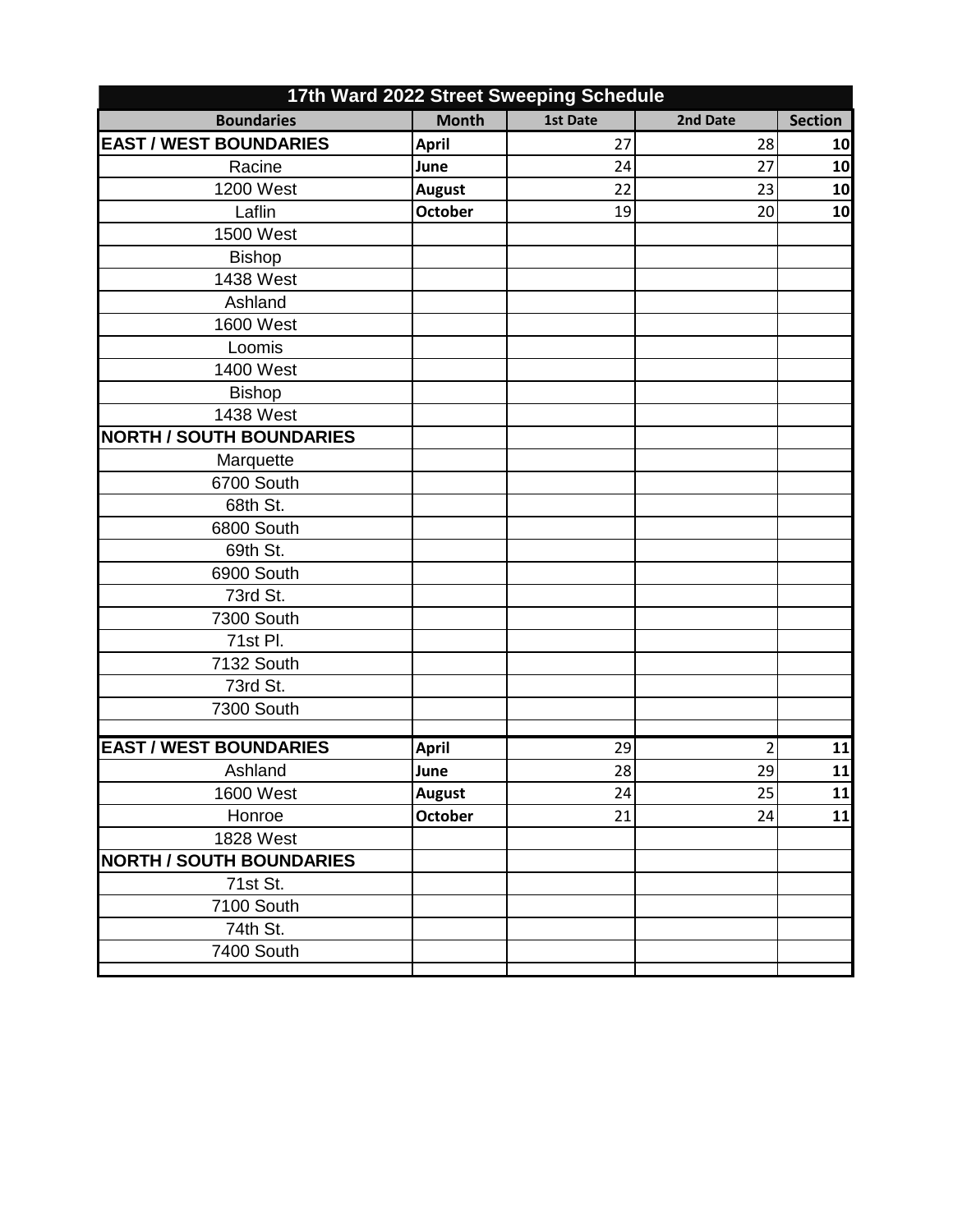|                                 |                | 17th Ward 2022 Street Sweeping Schedule |                |                |
|---------------------------------|----------------|-----------------------------------------|----------------|----------------|
| <b>Boundaries</b>               | <b>Month</b>   | 1st Date                                | 2nd Date       | <b>Section</b> |
| <b>EAST / WEST BOUNDARIES</b>   | May            | 3                                       | 4              | 12             |
| Honroe                          | June           | 30                                      | $\mathbf{1}$   | 12             |
| <b>1828 West</b>                | <b>August</b>  | 26                                      | 29             | 12             |
| Leavitt                         | <b>October</b> | 25                                      | 26             | 12             |
| 2200 West                       |                |                                         |                |                |
| <b>NORTH / SOUTH BOUNDARIES</b> |                |                                         |                |                |
| 71st St.                        |                |                                         |                |                |
| 7100 South                      |                |                                         |                |                |
| 74th St.                        |                |                                         |                |                |
| 7400 South                      |                |                                         |                |                |
|                                 |                |                                         |                |                |
| <b>EAST / WEST BOUNDARIES</b>   | May            | 5                                       | 6              | 13             |
| Ashland                         | July           | 5                                       | 6              | 13             |
| <b>1600 West</b>                | <b>August</b>  | 30                                      | 31             | 13             |
| Honroe                          | <b>October</b> | 27                                      | 28             | 13             |
| 1828 West                       |                |                                         |                |                |
| <b>NORTH / SOUTH BOUNDARIES</b> |                |                                         |                |                |
| 68th St.                        |                |                                         |                |                |
| 6800 South                      |                |                                         |                |                |
| 71st St.                        |                |                                         |                |                |
| 7100 South                      |                |                                         |                |                |
|                                 |                |                                         |                |                |
| <b>EAST / WEST BOUNDARIES</b>   | May            | 9                                       | 10             | 14             |
| Honore                          | July           | 7                                       | 8              | 14             |
| 1828 West                       | September      | 1                                       | $\overline{2}$ | 14             |
| Damen                           | <b>October</b> | 31                                      | $\mathbf{1}$   | 14             |
| 2000 West                       |                |                                         |                |                |
| Damen                           |                |                                         |                |                |
| 2000 West                       |                |                                         |                |                |
| Hamilton                        |                |                                         |                |                |
| 2100 West                       |                |                                         |                |                |
| <b>NORTH / SOUTH BOUNDARIES</b> |                |                                         |                |                |
| 68th St.                        |                |                                         |                |                |
| 6800 South                      |                |                                         |                |                |
| 71st St.                        |                |                                         |                |                |
| 7100 SOuth                      |                |                                         |                |                |
| 68th St.                        |                |                                         |                |                |
| 6800 South                      |                |                                         |                |                |
| 71st St.                        |                |                                         |                |                |
| 7100 South                      |                |                                         |                |                |
|                                 |                |                                         |                |                |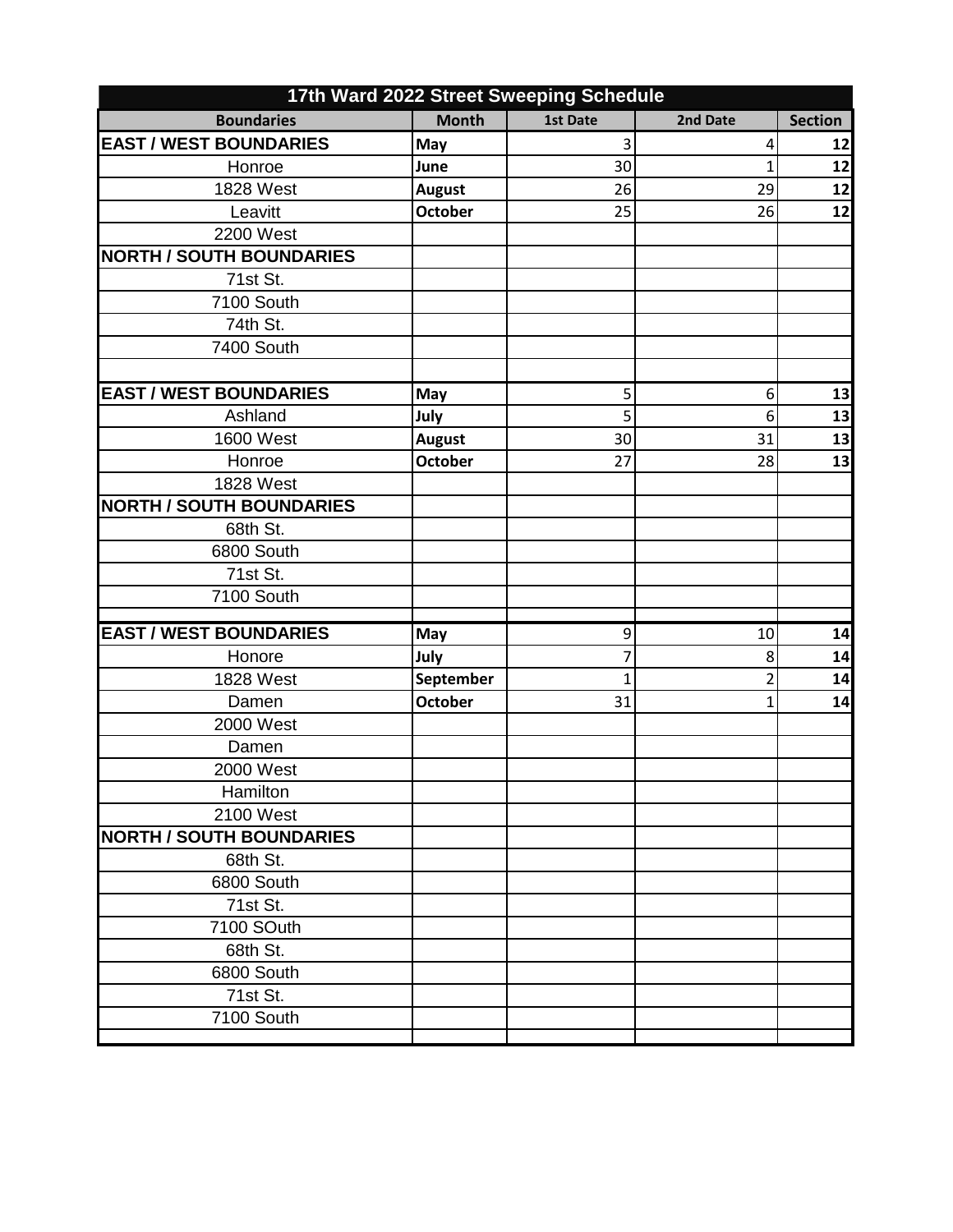| 17th Ward 2022 Street Sweeping Schedule |                 |                 |          |                |
|-----------------------------------------|-----------------|-----------------|----------|----------------|
| <b>Boundaries</b>                       | <b>Month</b>    | <b>1st Date</b> | 2nd Date | <b>Section</b> |
| <b>EAST / WEST BOUNDARIES</b>           | May             | 11              | 12       | 15             |
| <b>Bell</b>                             | July            | 11              | 12       | 15             |
| 2232 West                               | September       | 6               | 7        | 15             |
| Oakley                                  | <b>November</b> | $\overline{2}$  | 3        | 15             |
| 2300 West                               |                 |                 |          |                |
| Campbell                                |                 |                 |          |                |
| 2500 West                               |                 |                 |          |                |
| <b>NORTH / SOUTH BOUNDARIES</b>         |                 |                 |          |                |
| 68th St.                                |                 |                 |          |                |
| 6800 South                              |                 |                 |          |                |
| Marquette                               |                 |                 |          |                |
| 6700 South                              |                 |                 |          |                |
| 71st St.                                |                 |                 |          |                |
| 7100 South                              |                 |                 |          |                |
|                                         |                 |                 |          |                |
| <b>EAST / WEST BOUNDARIES</b>           | May             | 13              | 16       | 16             |
| Campbell                                | July            | 13              | 14       | 16             |
| 2500 West                               | September       | 8               | 9        | 16             |
| California                              | <b>November</b> | 4               | 7        | 16             |
| 2800 West                               |                 |                 |          |                |
| <b>NORTH / SOUTH BOUNDARIES</b>         |                 |                 |          |                |
| Marquette                               |                 |                 |          |                |
| 6700 South                              |                 |                 |          |                |
| 71st St.                                |                 |                 |          |                |
| 7100 South                              |                 |                 |          |                |
|                                         |                 |                 |          |                |
|                                         |                 |                 |          |                |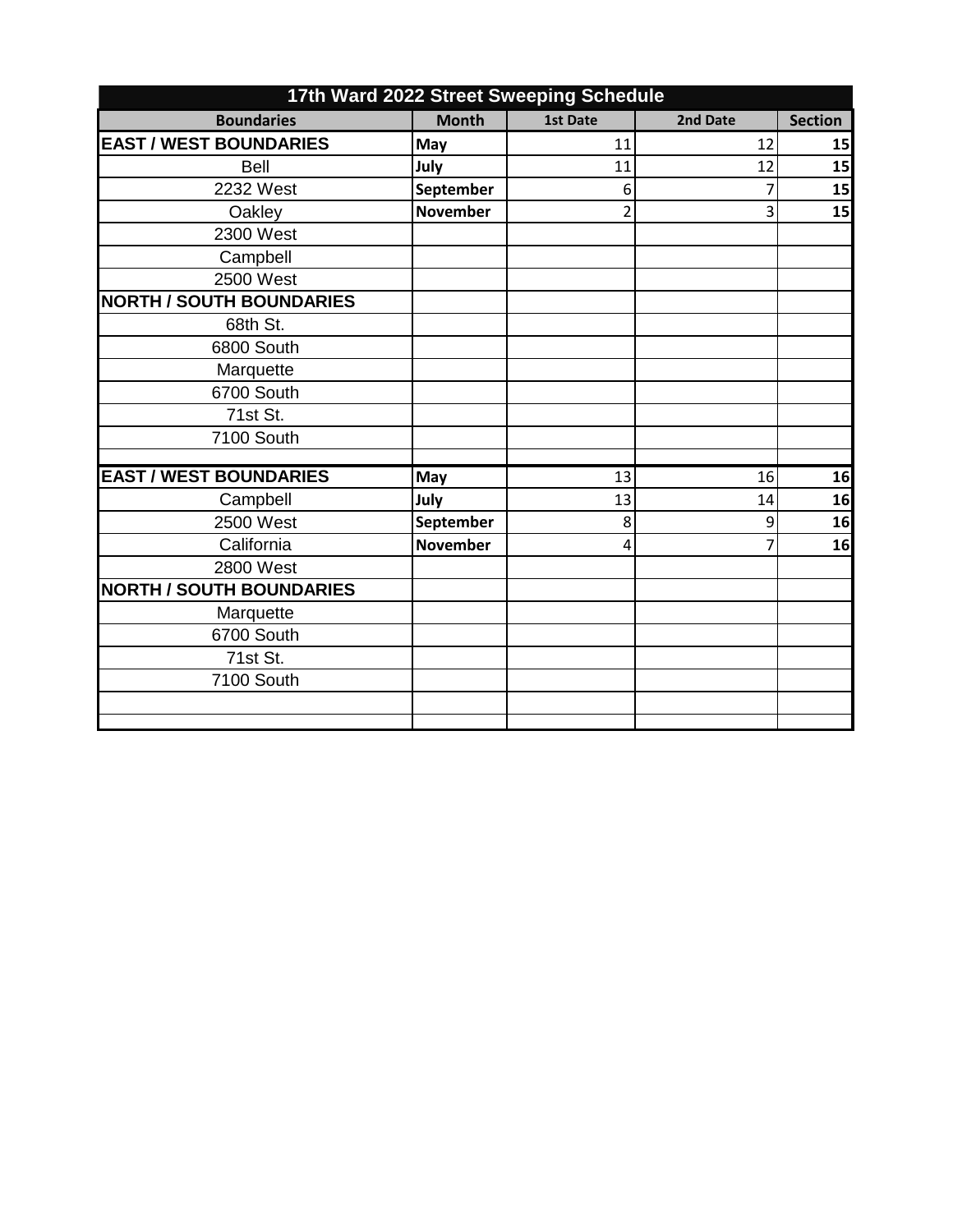| 17th Ward 2022 Street Sweeping Schedule      |                 |          |          |                |
|----------------------------------------------|-----------------|----------|----------|----------------|
| <b>Boundaries</b>                            | <b>Month</b>    | 1st Date | 2nd Date | <b>Section</b> |
| <b>EAST / WEST BOUNDARIES</b>                | May             | 17       | 18       | 17             |
| Maplewood                                    | July            | 15       | 18       | 17             |
| 2532W                                        | September       | 12       | 13       | 17             |
| Rockwell                                     | <b>November</b> | 8        | 9        | 17             |
| 2600 W                                       |                 |          |          |                |
| Talman                                       |                 |          |          |                |
| 2632W                                        |                 |          |          |                |
| Washtenaw                                    |                 |          |          |                |
| 2700 W                                       |                 |          |          |                |
| Mozart                                       |                 |          |          |                |
| 2832W                                        |                 |          |          |                |
| <b>NORTH / SOUTH BOUNDARIES</b>              |                 |          |          |                |
| 63rd                                         |                 |          |          |                |
| 6300 south                                   |                 |          |          |                |
| 65th                                         |                 |          |          |                |
| 6500 South                                   |                 |          |          |                |
| Marquette                                    |                 |          |          |                |
| 6700 South                                   |                 |          |          |                |
| 64th                                         |                 |          |          |                |
| 6400 South                                   |                 |          |          |                |
| Marquette                                    |                 |          |          |                |
| 6700 South                                   |                 |          |          |                |
| 63rd                                         |                 |          |          |                |
| 6300 South                                   |                 |          |          |                |
| <b>EAST / WEST BOUNDARIES</b>                |                 | 19       | 20       |                |
| Mozart                                       | May<br>July     | 19       | 20       | 18<br>18       |
| 2832 West                                    | September       | 14       | 15       | 18             |
| Albany                                       | <b>November</b> | 10       | 11       | 18             |
|                                              |                 |          |          |                |
| 3100 West<br><b>NORTH / SOUTH BOUNDARIES</b> |                 |          |          |                |
| 63rd St.                                     |                 |          |          |                |
| 6300 South                                   |                 |          |          |                |
| Marquette                                    |                 |          |          |                |
| 6700 South                                   |                 |          |          |                |
|                                              |                 |          |          |                |